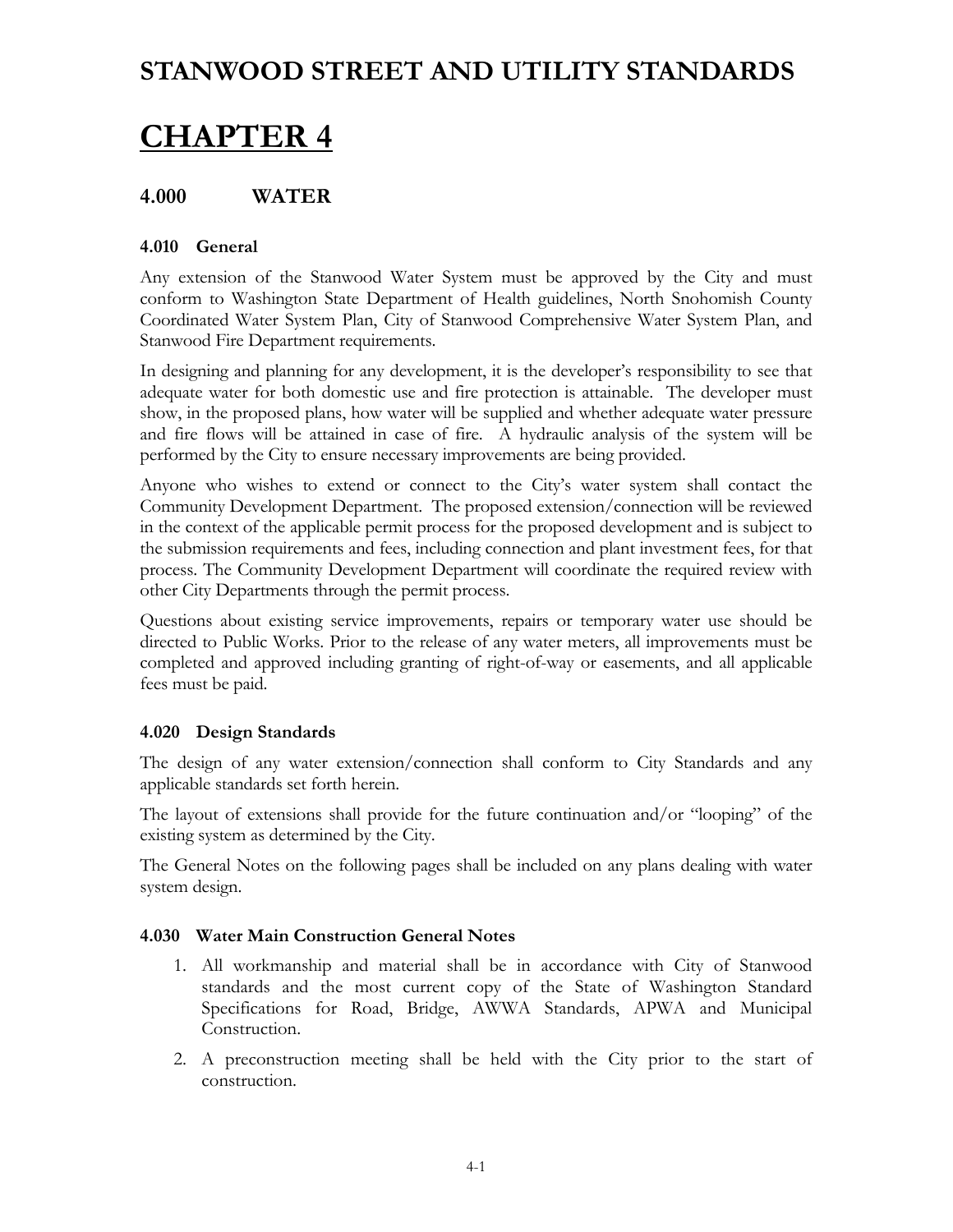- 3. Water mains shall be ductile iron cement mortar lined thickness Class 52.
- 4. Gate valves shall be resilient wedge, NRS (Non Rising Stem) with O-ring seals. Valve ends shall be mechanical joint or ANSI flanges. Gate valves shall have stainless steel bonnet and gland bolts. Gate valves shall have electrostatically applied fusion-bonded epoxy-resin coating meeting or exceeding AWWA C550. Valves shall conform to AWWA C509 or C515. Gate valves shall be Mueller, M & H, AVK, or Waterous. Existing valves to be operated by City employees only.
- 5. Hydrants shall be M & H Reliant Style 929, or Clow F-2500 or Waterous Pacer. Hydrants shall be bagged until system is approved. Hydrants will come complete with Storz adapters.
- 6. All lines shall be chlorinated and tested in conformance with the above referenced specification (Note 1).
- 7. All water pipes and services shall be installed with detectable marking tape installed 18" above the pipe crown, or 12" below finished grade (whichever is deeper). Detectable marking tape shall conform to WSDOT/APWA Standard Specifications. In addition, all non-metallic pipes and services shall be installed with 14 gauge coated copper wire wrapped around the pipe, brought up with three feet of loose wire and tied off at valve body, meter box or as directed by the inspector. The contractor shall furnish and install the tape and wire.
- 8. Provide traffic control plan(s) as required in accordance with MUTCD.
- 9. All water mains shall be staked for grades and alignment by an engineering or surveying firm capable of performing such work.
- 10. All existing cement asbestos pipes shall be handled and disposed of according to State and Federal statutes.
- 11. Call Underground Locate at 1-800-424-5555 a minimum of 48 hours prior to any excavations.
- 12. The City will be given 72 hours notice prior to scheduling a shutdown. Shutdowns shall not occur on Mondays, Fridays, City holidays, or the day before or after a City holiday. Where connections require "field verification", connection points will be exposed by contractor and fittings verified 48 hours prior to distributing shutdown notices.
- 13. At any connection to an existing line where a new valve is not installed, the existing valve must be pressure tested to City standards prior to connection. If an existing valve fails to pass the test, the contractor shall make the necessary provisions to test the new line prior to connection to the existing system or install a new valve.
- 14. All water pipe and appurtenances shall be lead free in accordance with the Safe Drinking Water Act, Section 1417.

#### **4.040 Main Line**

A. Water mains shall be sized to provide adequate domestic plus fire flow at minimum residual pressure of 20 psi. The quantity of water required shall not be less than as outlined in the Stanwood Comprehensive Water System Plan, unless adequate fire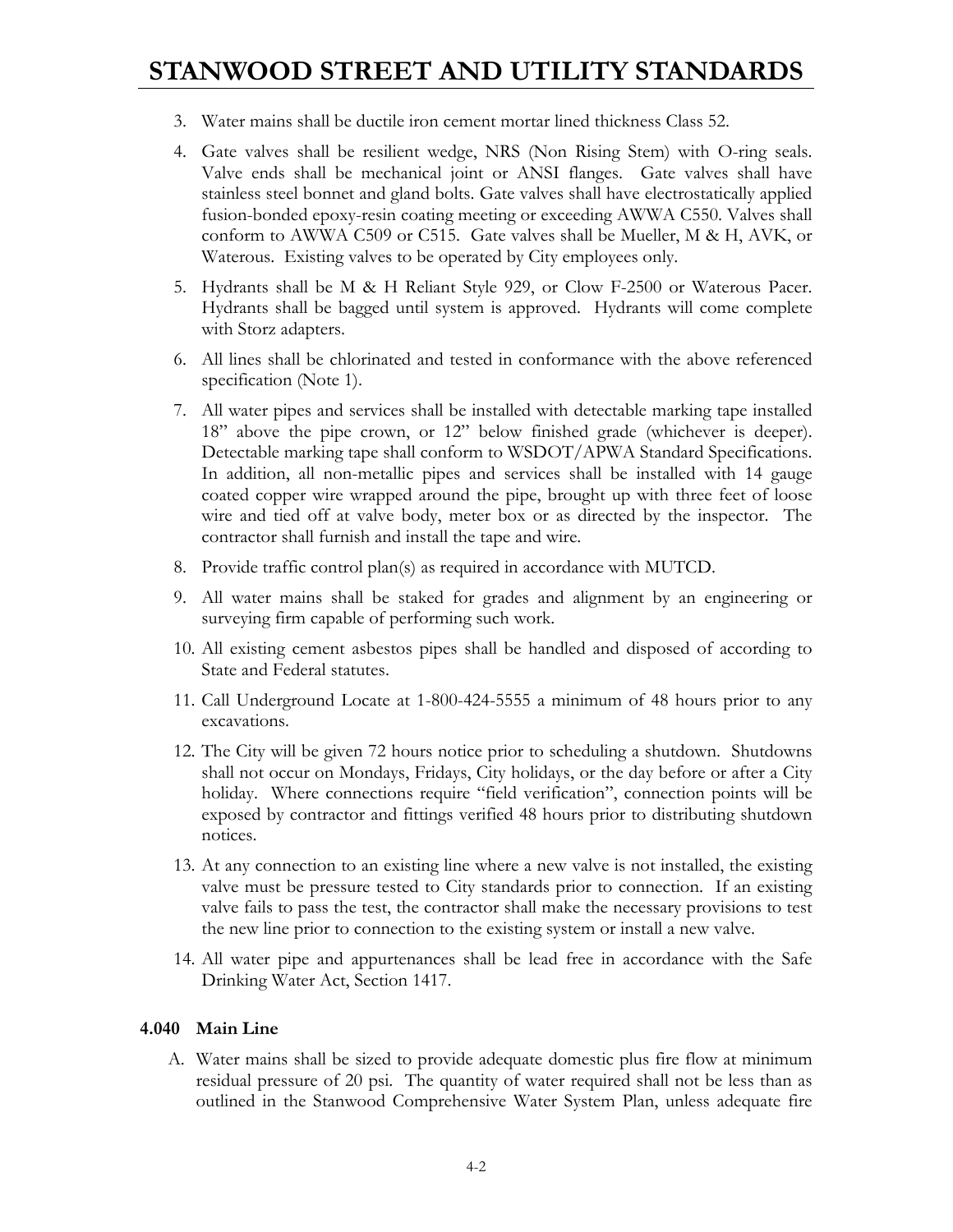flow requirement calculations are provided. Maximum allowed velocity will be 8 feet per second.

- B. The minimum water main size shall be 8 inches diameter as long as fire flow requirements can be met. Larger size mains are required in specific areas outlined in the Stanwood Comprehensive Water System Plan. Nothing shall preclude the City from requiring the installation of a larger sized main in areas not addressed in the Comprehensive Water System Plan if the City determines a larger size is needed to meet fire protection requirements or provide future service.
- C. Where practical, mains shall be looped to increase reliability and fire flow capacity. Dead end 8-inch mains shall not be longer than 400 lineal feet unless approved modification pursuant to Section 1.055.
- D. For any new water main installation or replacement of any existing mains, a soil study to determine the corrosive properties of the soil within the project location shall be required at the developer's expense.
- E. If the City Engineer or designated representative determines soil conditions or other protection measures require PVC piping, then PVC pipe with 32#D5 Ultramag High Potential Magnesium anodes at all fittings shall be required. All pipes and fittings shall be fastened using stainless steel bolts.
- F. Except as required by section E above, all pipe for water mains shall have flexible gasket joints and shall be Ductile Iron Pipe. Ductile iron pipe shall conform to AWWA C 151 Class 52 and have a cement mortar lining conforming to AWWA C 104. Non-restrained joints shall be push-on type or mechanical joint, conforming to AWWA C 111.
- G. All fittings for ductile iron pipe shall be ductile iron fittings conforming to AWWA C 153. All shall be cement mortar lined conforming to AWWA C 104. All fittings shall be connected by flanges or mechanical joints.
- H. The maximum cover for all water mains from top of pipe to finish grade shall be 48 inches and the minimum cover shall be 36 inches, unless otherwise approved by modification pursuant to Section 1.055.4.050 Connection to Existing Water Main

The developer's engineer shall be responsible for determining the scope of work for connection to existing water mains.

It shall be the Contractor's responsibility to field verify the location and depth of the existing main and the fittings required to make the connections to the existing mains.

### **4.050 Service Interruption**

The contractor shall give the City a minimum of 72 hours notice of any planned connection to an existing pipeline. This includes all cut-ins and live taps. Notice is required so any disruptions to existing services can be scheduled. The City will notify customers involved or affected by the water service interruption. The contractor shall make every effort to schedule water main construction with a minimum interruption of water service. In certain situations, the City may dictate scheduling of water main shutdowns so as not to impose unnecessary shutdowns during specific periods to existing customers.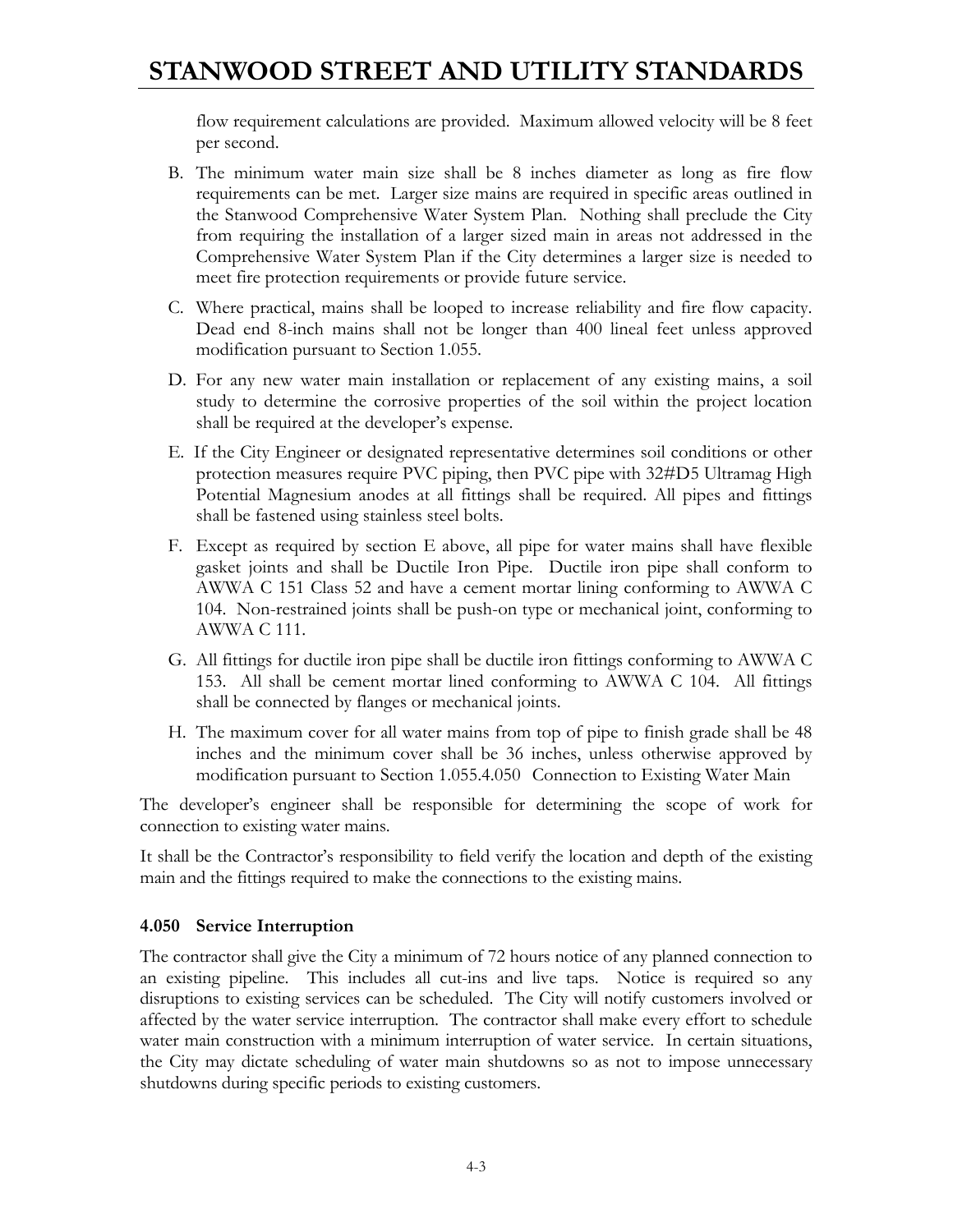#### **4.060 Hydrants**

- A. The lead from the service main to the fire hydrant shall be ductile iron cement mortar lined Class 52 no less than 6 inches in diameter up to 50 feet in length. Over 50 feet in length shall be sized to meet the fire flow requirement.
- B. Fire hydrants shall have two,  $2\frac{1}{2}$ -inch outlets and one  $4\frac{1}{2}$  inch pumper port outlet. All outport threads shall be National Standard thread. The valve opening shall be 5¼-inch diameter. The hydrant shall have a positive and automatic barrel drain and shall be of the "safety" or breakaway style. All hydrants shall have Storz fittings. Hydrants shall be M & H Reliant Style 929, Clow F-2500or Waterous Pacer. All hydrants shall be bagged until system is approved.
- C. The Public Works Department and Stanwood Fire Department work together to ensure that adequate hydrant spacing and installation are achieved.

Unless otherwise required by the governing authority, the following guidelines shall apply for hydrant number and location.

- 1. At least one hydrant shall be installed at all intersections.
- 2. Hydrant spacing of 600 feet shall be required in all areas servicing single family and duplex residential areas. All single family lots shall be within 300 feet from a fire hydrant, as measured along the path of vehicular access.
- 3. Fire hydrants serving any use other than detached single family dwellings or duplex dwelling on individual lots will be located not more than 300 feet on center, and will be located so that at least one hydrant is located within 150 feet of all structures, but not closer than 50 feet, unless approved by the Stanwood Fire Department.
- 4. Hydrants located in dead-end areas or cul-de-sacs shall service an area of no more than 120,000 square feet.
- D. For requirements regarding use, size and location of a fire department connection (FDC) and/or post indicator valve, contact Stanwood Water Department. Location of FDC shall be shown on water plans.
- E. Where needed, the Public Works Department or Stanwood Fire Department may require hydrants to be protected by two or more posts, each 4 inches in diameter by 5 feet in height made of either reinforced concrete or steel.
- F. Fire hydrants must be installed, tested, and accepted prior to the issuance of a building permit.
- G. Fire hydrants shall be red and white with the body of the hydrant red and the caps and top white. Hydrants shall either be provided by the factory with the required color scheme or shall be painted by the developer with two coats anti-rust, oil base enamel.

### **4.070 Valves**

All valves and fittings shall be ductile iron with ANSI flanges or mechanical joint ends. All valves shall have stainless steel bolts for bonnets and glands, approved by the manufacturer. All existing valves shall be operated by City employees only.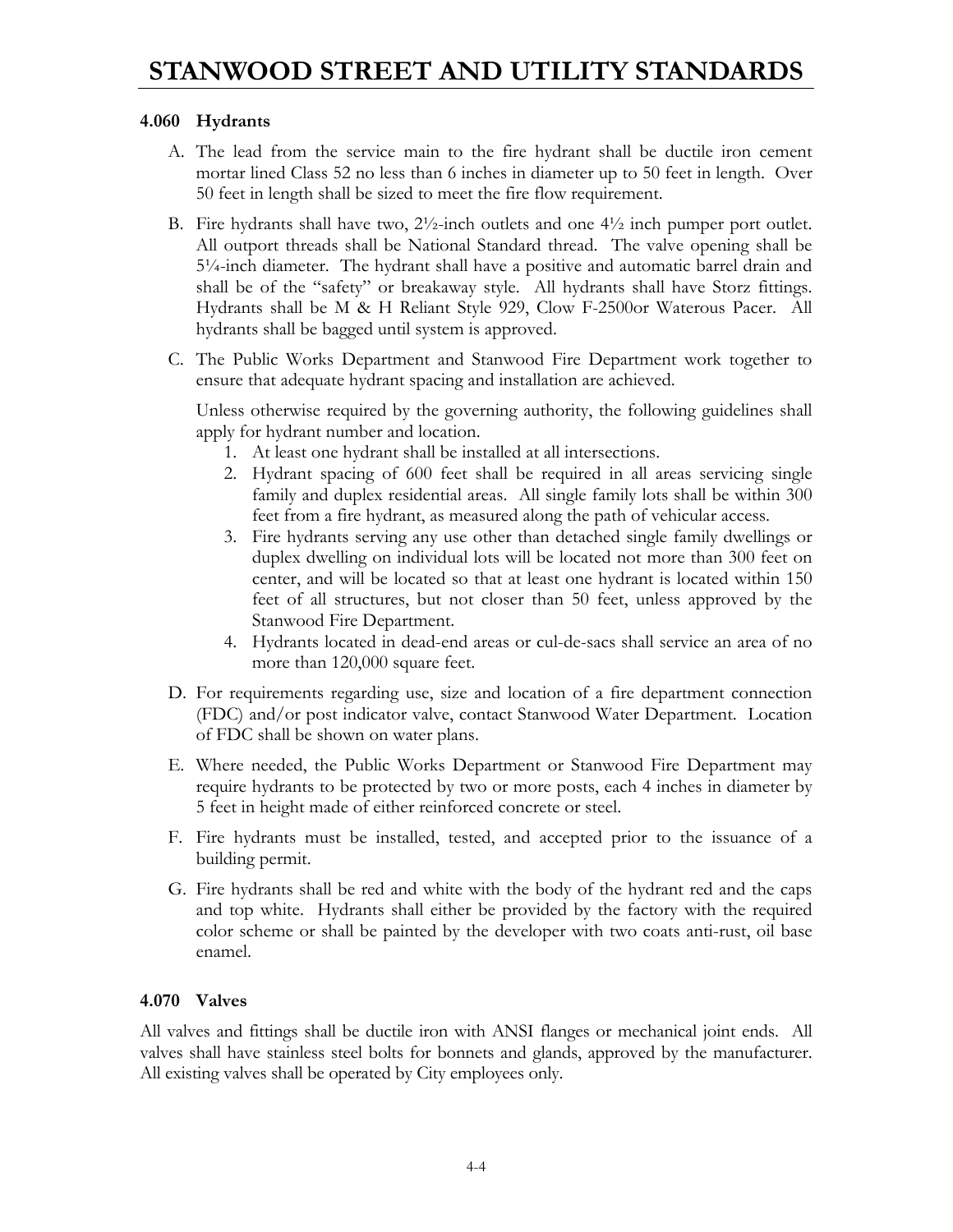Valves shall be installed in the distribution system at sufficient intervals to facilitate system repair and maintenance, but in no case shall there be less than one valve every 1000 feet. There shall be a minimum three valves on each tee and four valves on each cross. Specific requirements for valve spacing will be made at the plan review stage.

A. Gate Valves, 2-inch to 12-inch. The design, materials and workmanship of all gate valves shall conform to AWWA C509 or AWWA C515, latest revision. Gate valves shall be resilient wedge non-rising stem (NRS) with two internal O-ring stem seals. Gate valves shall be Mueller, M & H, AVK, or Waterous.

Gate valves shall be used on all 2-inch to 12-inch lines.

- B. All valves larger than 12 inches shall be approved as determined by the Public Works Director. Butterfly valves shall be used on all lines 14 inches or larger.
- C. Valve Box. All valve boxes shall be cast iron per WSDOT/APWA Standards. In areas where valve box falls in road shoulder, the ditch and shoulder shall be graded before placing asphalt or concrete pad.
- D. Valve Markers. Valve markers shall be Carsonite CRM 08-66 utility markers or approved equivalent. Markers shall be 3 3/4-inch total width with a minimum length of 66 inches. Markers shall be blue and shall include a 3-inch x 3-inch hi-intensity white reflective sheeting, a Carsonite 116CW caution water valve decal, and a prong at the base to prevent pull-out.

### **4.080 Casing**

Steel casing pipe shall be schedule 20 steel or equal. Pipe spacers shall be Calpico Model PX or equal with at least eight runners. Casing pipe and spacers shall be sized for pipe being installed. Install minimum of three spacers per section of pipe. Cap ends with end seals equal to APS Model Wrap Around End Seal.

#### **4.090 Air and Vacuum Release Valve**

Air and vacuum release valves (ARV) shall be per WSDOT Standard Plans. Air and vacuum release valve shall be equal to Apco 145C.

The installation shall be set at the high point of all water mains when required. Where possible, pipes are to be graded to prevent the need for an air release valve.

ARV valves shall be marked with Carsonite CRM 08-66 utility markers or approved equivalent. Markers shall be 3 3/4-inch total width with a minimum length of 66 inches and include a prong at the base to prevent pull-out. Markers shall be blue and shall be stenciled or affixed with the letter "V" and lettering indicating valve size and distance in feet and inches to the valve on the face of the marker. Such lettering shall be in permanent black marker, black paint, or black industrial decals and shall be 2-inches in height.

### **4.100 Blowoff Assembly**

Blowoff assemblies shall be set at the low points and dead-ends of all water mains, unless a fire hydrant is located at the low point or dead-end of the water main.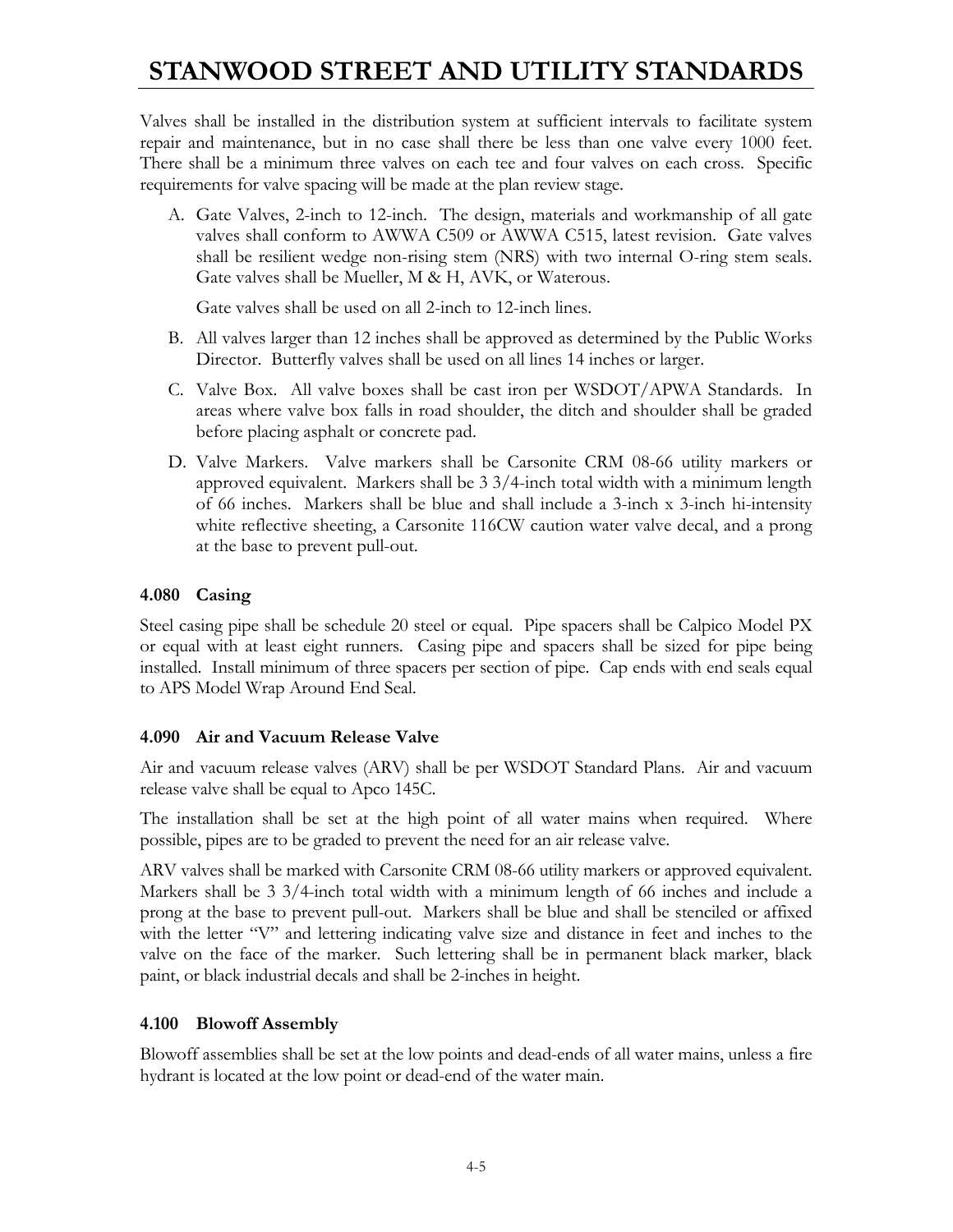If a fire hydrant is not located at the end of a dead end main, a blowoff assembly shall be required. On water mains which will be extended in the future, the valve which operates the blowoff assembly shall be the same size as the main and provided with a concrete thrust block. The pressure rating for blowoff assemblies shall be 200 psi.

Blowoff assemblies shall be marked with Carsonite CRM 08-66 utility markers or approved equivalent. Markers shall be 3 3/4-inch total width with a minimum length of 66 inches and include a prong at the base to prevent pull-out. Markers shall be blue and shall be stenciled or affixed with the letters "BO" and lettering indicating distance in feet and inches to the blowoff on the face of the marker. Such lettering shall be in permanent black marker, black paint, or black industrial decals and shall be 2-inches in height.

### **4.110 Sampling Station**

A sampling station, per the standard details, shall be installed in all new developments.

### **4.120 Backflow Prevention**

The installation of all backflow devices is required to protect the existing water system and users from possible contamination.

The Stanwood Public Works will monitor the test of the fire line and obtain the certificate for underground piping. The fire line portion of the underground piping will not be tested until the Public Works Department has tested and approved their main up to the fire line.

#### **4.130 Service Connection**

- A. All service connections relating to new development shall be installed and tested by the developer at the time of mainline construction. Testing shall include main and service line up to meter setter. After the lines have been constructed, tested, and approved, the owner may apply for a water meter. The City will install a water meter after the application has been made and all applicable fees have been paid. Water meters will be set only after system is inspected and approved.
- B. When water is desired to a parcel fronting an existing main but not served by an existing setter, an application must be made to the City. Upon approval of the application and payment of all applicable fees, the applicant will tap the main, and install the meter box, and setter. The City will inspect and approve the installation and then install the water meter.
- C. Service lines shall be 1 inch IPS high density polyethylene pipe, minimum pressure class 200 psi per WSDOT/APWA Standards. No glued joints will be accepted. Service lines shall be installed 22.5 degrees off the main. Tracer tape and fourteen gauge coated copper wire wrapped around the pipe shall be installed on all service lines.

 Service saddle shall be all bronze with stainless steel straps and shall be Romac style 202S or approved equal. All clamps shall have rubber gasket and iron pipe threaded outlets.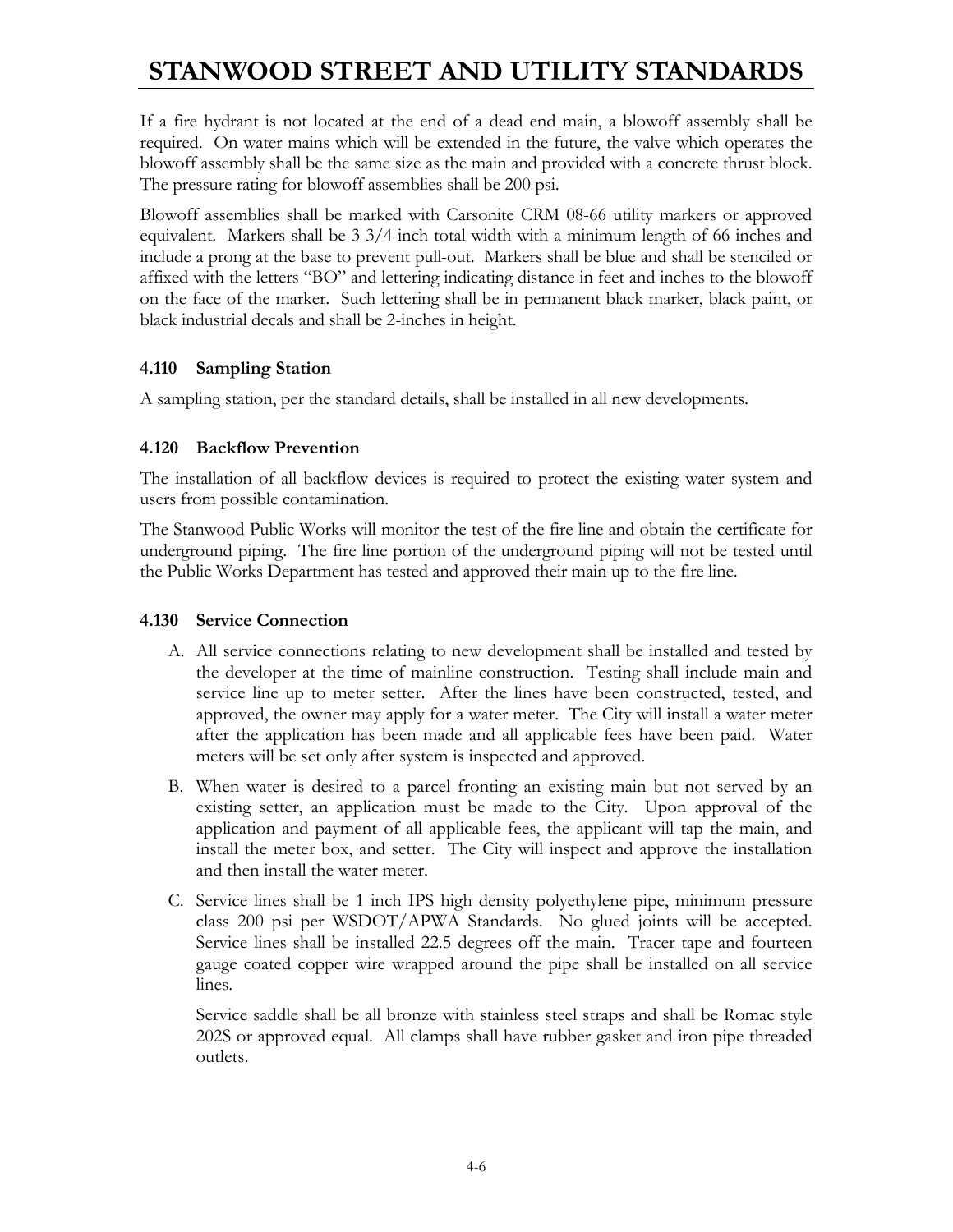Corporation stop shall be all bronze and shall be Ford type F1101, with ribbed insert brass only or approved equal with iron pipe threads conforming to AWWA C 800. Stainless steel inserts shall be used with pack joints and polyethylene pipe.

- D. An approved backflow prevention system must be installed in conjunction with any master meter. Master meters will not be allowed for service to more than one per building. Mixed-use buildings shall have separate meters for residential service and commercial service. Commercial service shall have separate meters for the different classifications of commercial users. All meters shall be owned, operated and maintained by the City of Stanwood.
- E. Individual pressure reducing valves shall be installed on all service connection lines where the distribution line static pressure is 80 PSI or greater. Pressure reducing valves shall be installed between the meter and building (typically installed inside the building). Such individual pressure reducing valves shall be owned, operated and maintained by the building or home owner.

### **4.140 Water Main/Sanitary Sewer Crossings**

The contractor shall maintain a minimum of 18 inches of vertical separation between the crown of sanitary sewers and the bottom of water mains. The minimum horizontal separation shall be 10 feet.

The longest standard length of water pipe shall be installed so that the joints will fall equidistant from any sewer crossing. In some cases where minimum separation cannot be maintained, it may be necessary to encase the water pipe and/or sewer service in pipe or concrete. The casing shall extend a minimum of 10 feet on either side of the crossing. No concrete shall be installed unless specifically directed by the City.

The contractor shall comply all other requirements identified in the *Criteria for Sewage Works Design* prepared by the Department of Ecology, October 2006 Edition, Chapter C1, Section C1-9.

### **4.150 Irrigation**

All irrigation systems shall be installed with an approved backflow prevention assembly approved by AWWA and the Snohomish County Health District. The minimum required is a double check valve assembly.

Irrigation sprinklers shall be situated so as to not wet any public street or sidewalk.

### **4.160 Staking**

All surveying and staking shall be performed by an engineering or surveying firm capable of performing such work. The engineer or surveyor directing such work shall be licensed as a Professional Engineer or Professional Land Surveyor by the State of Washington.

A preconstruction meeting shall be held with the City prior to commencing staking. All construction staking shall be inspected by the City prior to construction.

The minimum staking of waterlines shall be as directed by the City Engineer or as follows: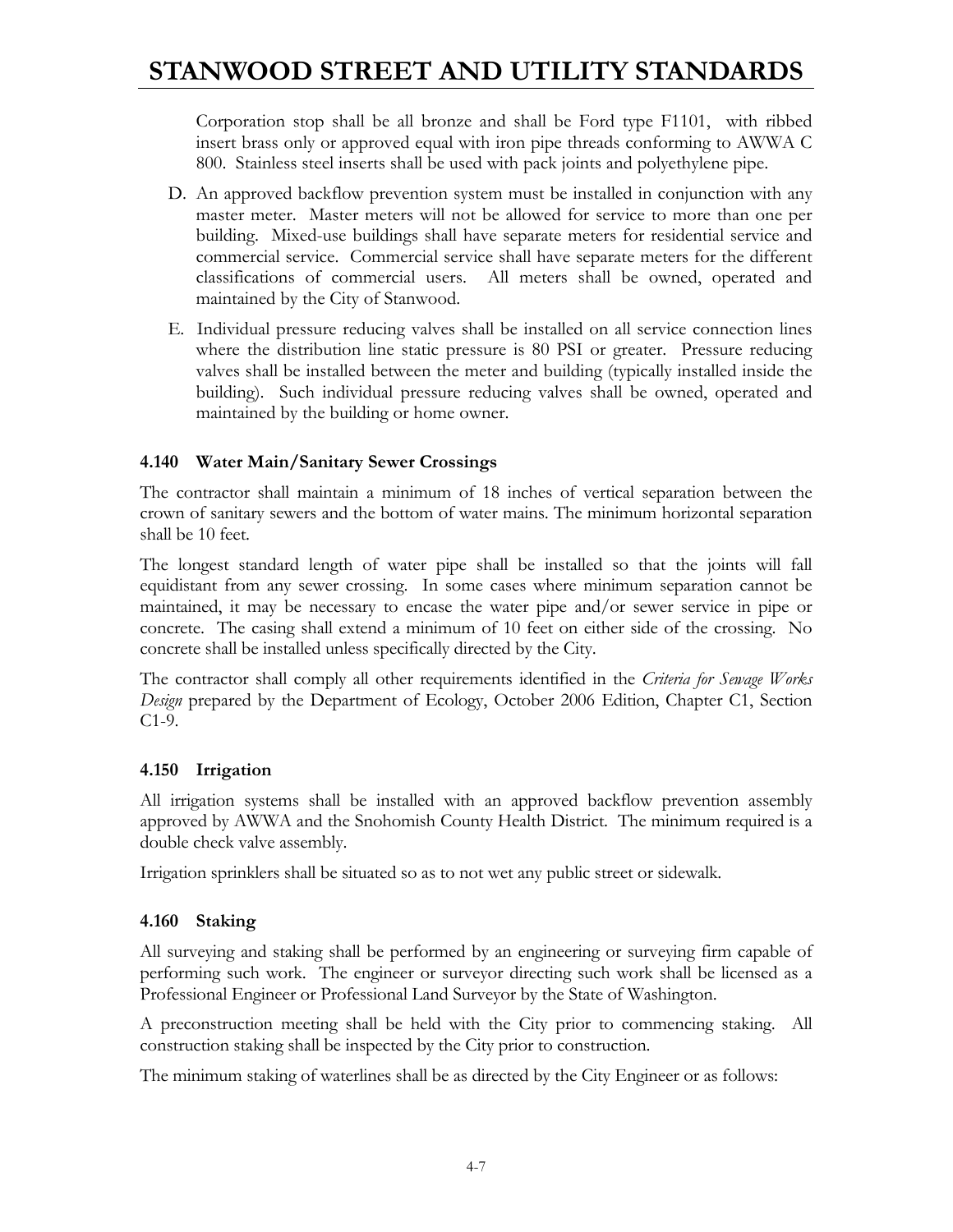- A. Stake centerline alignment every 50 feet with cut or fill to invert of pipe maintaining a minimum cover required over pipe. Cuts are normally not required when road grade has been built to subgrade elevation.
- B. Stake alignment of all fire hydrants, tees, water meters, setters and other fixtures and mark cut or fill to hydrant flange finished grade.

### **4.170 Trench Excavation**

- A. Clearing and grubbing where required shall be performed within the easement or public right-of-way as permitted by the City and/or governing agencies. Debris resulting from the clearing and grubbing shall be disposed of by the owner or contractor in accordance with the terms of all applicable permits.
- B. Trenches shall be excavated to the line and depth designated by the City to provide a minimum of 36-inches of cover over the pipe. Except for unusual circumstances where approved by the City, the trench sides shall be excavated vertically and the trench width shall be excavated only to such widths as are necessary for adequate working space as allowed by the governing agency. The trench shall be kept free from water until joining is complete. Surface water shall be diverted so as not to enter the trench. The owner shall maintain sufficient pumping equipment on the job to insure that these provisions are carried out.
- C. The contractor shall perform all excavation of every description and whatever substance encountered and boulders, rocks, roots and other obstructions shall be entirely removed or cut out to the width of the trench and to a depth of 6 inches below water main grade. Where materials are removed from below water main grade, the trench shall be backfilled to grade with material satisfactory to the City and thoroughly compacted.
- D. Trenching and shoring operations shall not proceed more than 100 feet in advance of pipe laying without approval of the City, and shall be in conformance with Washington Industrial Safety and health Administration (WISHA) and Office of Safety and Health Administration (OSHA) Safety Standard.
- E. The bottom of the trench shall be finished to grade with hand tools in such a manner that the pipe will have bearing along the entire length of the barrel. The bell holes shall be excavated with hand tools to sufficient size to make up the joint.

### **4.180 Thrust Blocking**

Location of thrust blocking shall be shown on plans. Thrust block concrete shall be Class 3000 poured against undisturbed earth. A plastic barrier shall be placed between all thrust blocks and fittings.

### **4.190 Backfilling**

Backfilling and surface restoration shall closely follow installation of pipe so that not more than 100 feet is left exposed during construction hours without approval of the City. Selected import backfill material shall be placed and compacted around and under the water mains by hand tools to a height of 6 inches above the top of the water main. The remaining backfill